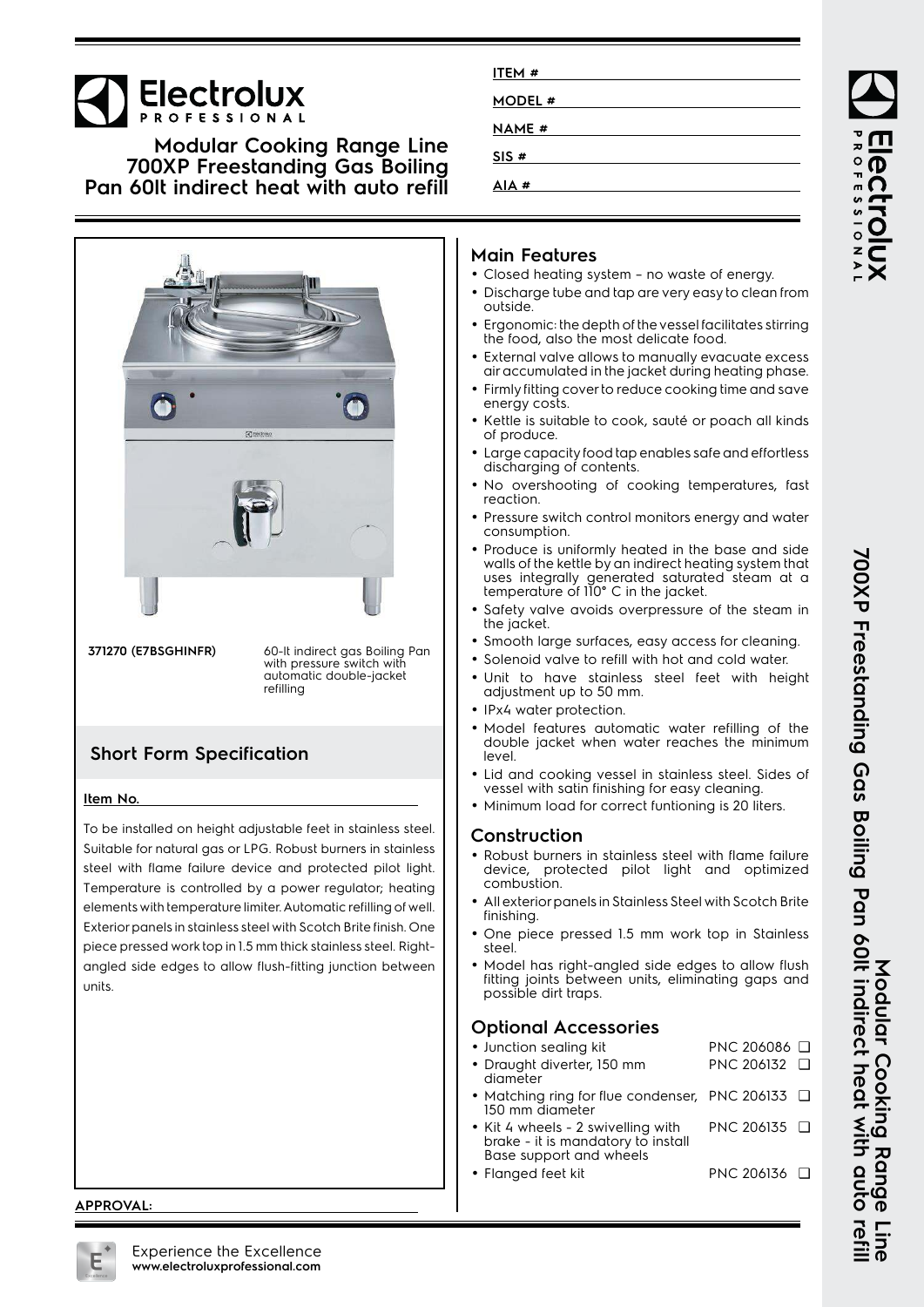

### **Modular Cooking Range Line 700XP Freestanding Gas Boiling Pan 60lt indirect heat with auto refill**

| • Frontal kicking strip for concrete<br>installation, 400mm                      | PNC 206147        | ❏      |
|----------------------------------------------------------------------------------|-------------------|--------|
| • Frontal kicking strip for concrete<br>installation, 800mm                      | PNC 206148        | ❏      |
| • Frontal kicking strip for concrete<br>installation, 1000mm                     | <b>PNC 206150</b> | ❏      |
| • Frontal kicking strip for concrete<br>installation, 1200mm                     | PNC 206151        | ❏      |
| • Frontal kicking strip for concrete<br>installation, 1600mm                     | <b>PNC 206152</b> | ❏      |
| • Frontal kicking strip, 800mm (not for<br>refr-freezer base)                    | PNC 206176        | $\Box$ |
| • Frontal kicking strip, 1000mm (not for<br>refr-freezer base)                   | <b>PNC 206177</b> | ❏      |
| • Frontal kicking strip, 1200mm (not for<br>refr-freezer base)                   | PNC 206178        | ❏      |
| • Frontal kicking strip, 1600mm (not for<br>refr-freezer base)                   | PNC 206179        | $\Box$ |
| • Kit 4 feet for concrete installation (not<br>for 900 line free standing grill) | PNC 206210        | ❏      |
| • Flue condenser for 1 module, 150 mm<br>diameter                                | PNC 206246        | ❏      |
| • Pair of side kicking strips                                                    | PNC 206249        | ❏      |
| • Pair of side kicking strips for concrete<br>installation                       | PNC 206265        | ◻      |
| • Right and left side handrails                                                  | PNC 206307        | ❏      |
| Back handrail 800 mm                                                             | PNC 206308        | ◻      |
| • Base support for feet or wheels -<br>400mm (700/900)                           | PNC 206366        | ❏      |
| • Base support for feet or wheels -<br>800mm (700/900)                           | PNC 206367        | ❏      |
| • Base support for feet or wheels -<br>1200mm (700/900)                          | PNC 206368        | ❏      |
| • Base support for feet or wheels -<br>1600mm (700/900)                          | PNC 206369        | ❏      |
| • Base support for feet or wheels -<br>2000mm (700/900)                          | PNC 206370        | ❏      |
| • Rear paneling - 800mm (700/900)                                                | <b>PNC 206374</b> | ❏      |
| • Rear paneling - 1000mm (700/900)                                               | PNC 206375        | ◻      |
| • Rear paneling - 1200mm (700/900)                                               | PNC 206376        | ◻      |
| • Kit G.25.3 (NI) gas nozzles for 900<br>boiling pans                            | PNC 206463        | ❏      |
| • 2 side covering panels for free standing PNC 216000<br>appliances              |                   | ❏      |
| • Frontal handrail, 800mm                                                        | PNC 216047        | ❏      |
| • Frontal handrail, 1200mm                                                       | PNC 216049        | ❏      |
| • Large handrail - portioning shelf,<br>800mm                                    | PNC 216186        | ❏      |
| • Filter for total demineralization                                              | PNC 864367        | $\Box$ |
| • 1-section noodle basket for 60lt boiling                                       | <b>PNC 921626</b> | ❏      |
| pans                                                                             |                   |        |
| • Trolley with lifting & removable tank                                          | <b>PNC 922403</b> | ❏      |
| • Measuring rod for 60 I Boiling Pan                                             | PNC 927000        | ❏      |
| • Pressure regulator for gas units                                               | PNC 927225        | ❏      |

The company reserves the right to make modifications to the products without prior notice. All information correct at time of printing.